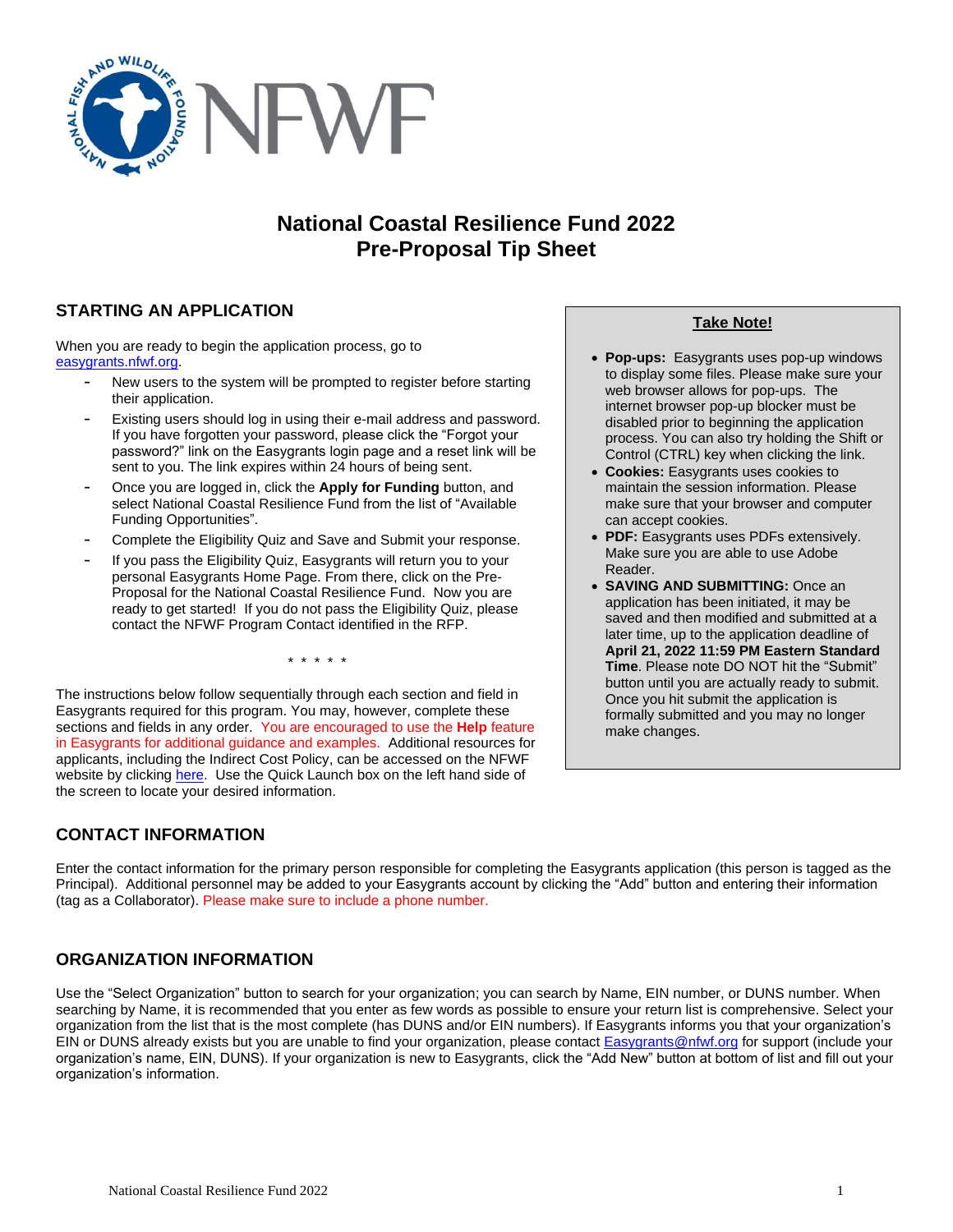## **PROJECT INFORMATION**

The information on the Project Information Page is used by NFWF to share information about the projects to a variety of external audiences, including board members, funders, members of Congress and the general public. NFWF reserves the right to make edits to these fields to meet database needs/standards.

### **General Guidance for All Fields**

- Emphasis should be on the **conservation value**/activity of the investment. While the Request for Proposals of various NFWF programs may highlight other elements/strategies in meeting conservation goals (i.e. engaging youth) which are fine to include, the focus of these fields should be on their conservation purpose.
- Do not use technical jargon, scientific names, acronyms or abbreviations
	- o Use "best management practices," not "BMPs", or "acre-feet" not "AF"
	- $\circ$  If you address a concept likely to be misunderstood by the general public, please briefly explain. For example: "... grantee will construct three bioswales, landscape features that remove silt and pollution from surface runoff water."
- Do not use personal pronouns (we, our organization, my, etc.) and keep the information factual and in future tense i.e. "The Organization Name will restore" rather than "the Organization Name proposes to."
- Project Title: Please do not call your project "National Coastal Resilience Fund Proposal". Give it a short, descriptive name that will distinguish it from other proposals and include to the extent possible, the species/habitats benefited, the location, and the conservation method (e.g., restoration, education).
	- o In most cases, all words should be **capitalized** except for prepositions (e.g. "of," "with," "into," "for") and the words "and" and "the."
	- o If location is not already indicated in the Project Title, then include a two-letter state abbreviation for **each** state in parentheses. If location is truly national then indicate the state abbreviation of the grantee office.
	- o Do **not** include the word "Project."
	- o Do **not** add a period at the end of the title.
	- $\circ$  (Keep to 100 character limit, including spaces (even though the system allows more))
	- **Project Title Examples:**
		- o **Original:** *Building decision-making capacity to perform robust and equitable coastal resilience alternatives analyses for transportation and land use projects in order to protect communities and tidal wetlands in New Hampshire (NH).*

**Edited:** *Building Capacity for Coastal Resilience Analysis to Protect Communities and Tidal Wetlands (NH)*

- o **Original:** *Elk River Estuary Enhancement Project*
	- **Edited:** *Enhancing the Tidal Wetland Complex and Creating Habitat for Salmonids in the Elk River Estuary (CA)*
- **Project Start Date:** Most projects should plan to begin within six months of the award announcement date.
- **Project End Date:** In most cases, project ends dates should not be later than December 31, 2026. Project end dates should allow applicants to complete the work proposed in the application. Restoration and Monitoring projects should include at least 1 year of post construction monitoring in their end date.
- **Description:** Should be two sentences long in most cases. The first sentence should **start with a verb** and clearly state **the main activity/method being used** to address a specific species/habitat and location. The second sentence should begin with "**Project will**" and state the **expected outcome** from the investment and relevance to conservation. Please refrain from using pronouns such as I, we, our, etc. (Keep to 300 character limit, including spaces (even though the system allows more))
- **Examples:**
	- *I.* **Original:** *We propose to protect the inlet of the Maurice River, the most economically important river on Delaware Bay. Our project will provide resiliency and ecological uplift by protecting marsh and creating new habitat. We will use a 3-year phased approach that addresses the highest-priority vulnerabilities through the creation of up to 6,625 feet of hybrid living shoreline breakwaters, oyster reefs, and ribbed mussel beds protecting over 7,300 feet of shoreline and the creation of a hybrid rock revetment at the tip of Basket Flats. Phase I will involve the creation of up to a 900 foot hybrid rock revetment at the tip of Basket Flats; Phase II, the creation of 2,025 feet of hybrid living shoreline breakwaters and subtidal oyster reefs/mussel beds at Basket Flats; and Phase III, the creation of 4,600 feet of hybrid living shoreline breakwaters and oyster reefs/mussel beds at Northwest Reach. Planting marsh edge is also anticipated and the seeding of ribbed mussel.*
	- o **Edited:** *Create hybrid living shoreline, hybrid rock revetment, oyster reefs, and ribbed mussel beds at the tip of Basket Flats. Project will protect the inlet of the Maurice River and provide resiliency and ecological uplift by protecting marsh and creating new habitat.*
- Abstract: Provide a more detailed description of your project; including location, purpose, major activities, target species, specific habitat, outcomes (deliverables at the end of the grant period) and partners. Please refrain from using pronouns such as I, we, our, etc. (1500 character limit, including spaces)
- **The Abstract should simply and clearly answer these questions:**
	- o What is the action, and what species will benefit?
	- o What is the background and specific conservation challenge?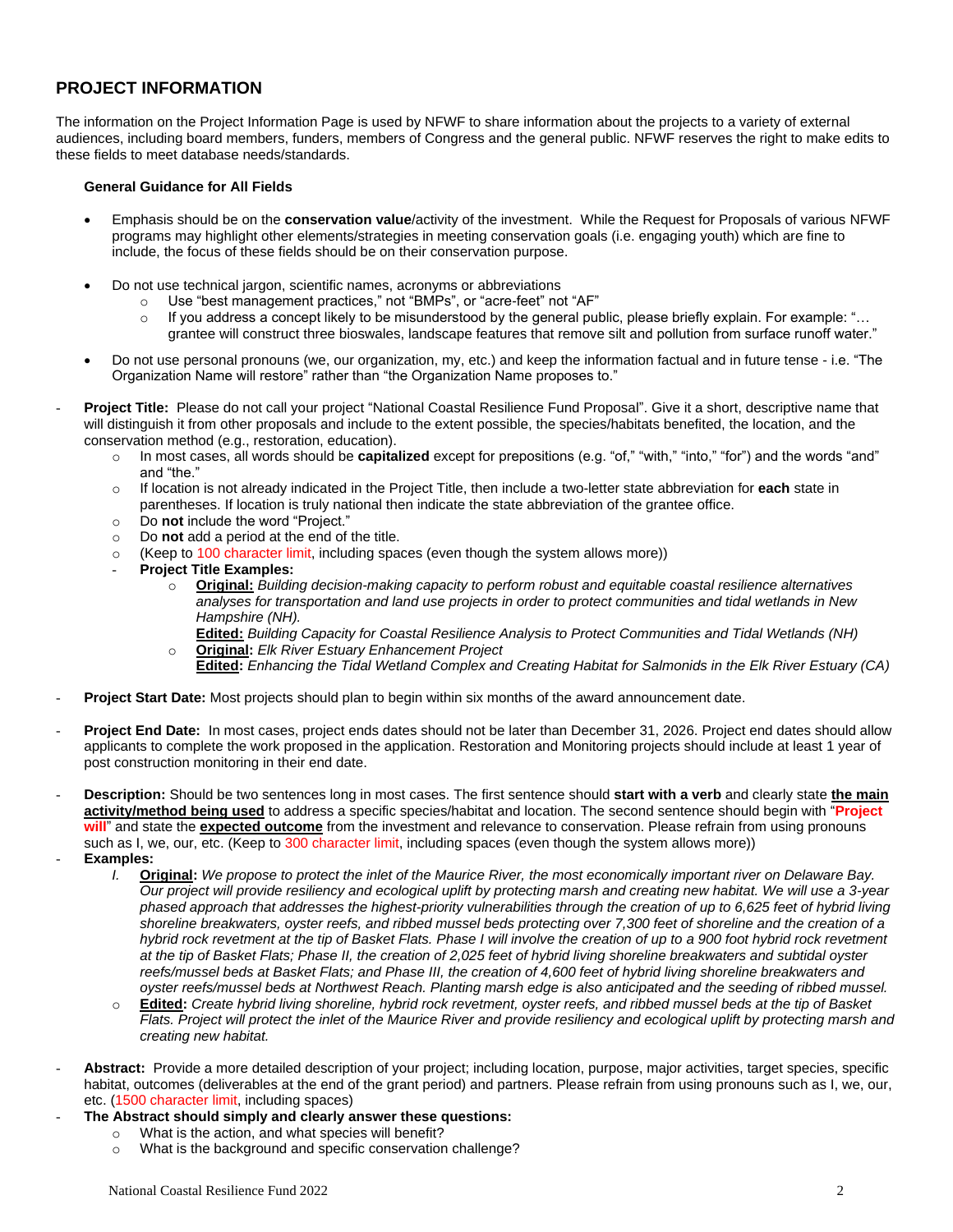- o What solutions will the project provide?
- o What are the specific outcomes?
- Project Location Description: Please include the state and county/city where the project will occur. This field should contain geographic location without narrative language. Do not include geographic coordinates or addresses in this field. (200 character limit, including spaces)
	- If multiple values are entered for a local project, they should be ordered from smallest to largest in terms of geographic scope (e.g., "Franklin, New London County, Connecticut").
	- Examples:
		- o Nationwide
			- o Town Creek Harbor, Beaufort, North Carolina
			- o Coastal Massachusetts, Rhode Island, New York, and New Jersey
- **Requested Amount:** The National Coastal Resilience Fund will award up to \$140 million in 2022. Project awards are expected to be between \$100,000 and \$10,000,000. There is no minimum or maximum limit on the amount requested. Please review the Request for Proposal for further information on priority details.

## **UPLOADS**

To complete your application, you must upload one or more files into Easygrants. In general, please minimize the file size of your uploads, and especially files that include photos, diagrams or logos. There is a file size limit of 15 megabytes.

- **Pre-Proposal Narrative:** The most important upload is your actual pre-proposal narrative. The **pre- and full-proposal narrative template** may be downloaded from Easygrants at any time and completed at your leisure. It must be uploaded back into your Easygrants application before your application may be submitted. At the pre-proposal stage only complete Part 1 of the template, question 1-7. The pre-proposal narrative may not exceed three (3) pages in total length. If you are invited to submit a full proposal, **you will be able to edit and expand on this pre-proposal narrative so MAKE SURE YOU SAVE it in a place you can find later.**
- Map of Project Site: Two maps should be uploaded, a project specific map and a map that orients the reviewer to the project within the larger context (e.g. the project location within the larger watershed or basin).
- **Applicant Demographic Information Form\*\*:** Template provided in Easygrants online application "Uploads" section. While this upload is required, you can opt out of providing the information within the form. If your organization has provided NFWF with this information in the last 12 months, please indicate that in the opt out drop down menu.
- **Acquisitions/Equipment:** For projects requesting funds for land acquisition or equipment purchase, please answer the specific questions in the "Other Uploads" section of the pre-proposal narrative template. You are allowed to upload a 1-page summary to answer the specific questions related to land acquisitions and equipment purchase, where applicable.
- Department of Defense: For projects requesting U.S. Department of Defense partner funding, please answer the specific questions in the "Other Uploads" section of the pre-proposal narrative template. You are allowed to upload a 1-page summary to answer the specific questions related to benefits of the project to military resilience, where applicable.

\*\* The information provided on this excel form will be kept confidential, although the Foundation may share its aggregate findings as appropriate with its staff, Board of Directors, funding partners, and publicly on its website or through other media. The Foundation will not share identifying information about any particular entity or project. These anonymized aggregate data will be used by NFWF to better understand the demographic profiles of the organizations that we fund. The information you provide will NOT be shared with proposal reviewers and will NOT be considered when making grant decisions.

## **MATCHING CONTRIBUTIONS**

Non-federal match is expected and encouraged, but not required. Match can be any combination of in cash and/or in-kind goods and services and there is no priority given to higher cash percentages. Larger match ratios and matching fund contributions from a diversity of partners are encouraged and will be more competitive.

Click the "Add" button to add sources of matching contributions, and list each source separately in the space provided. Match consists of the portion of project costs not paid with NFWF funds and may be in the form of cash, in-kind or volunteer contributions. Match must meet all of the following criteria:

Non-federal Matching Contributions:

▪ Verifiable from the grantee's records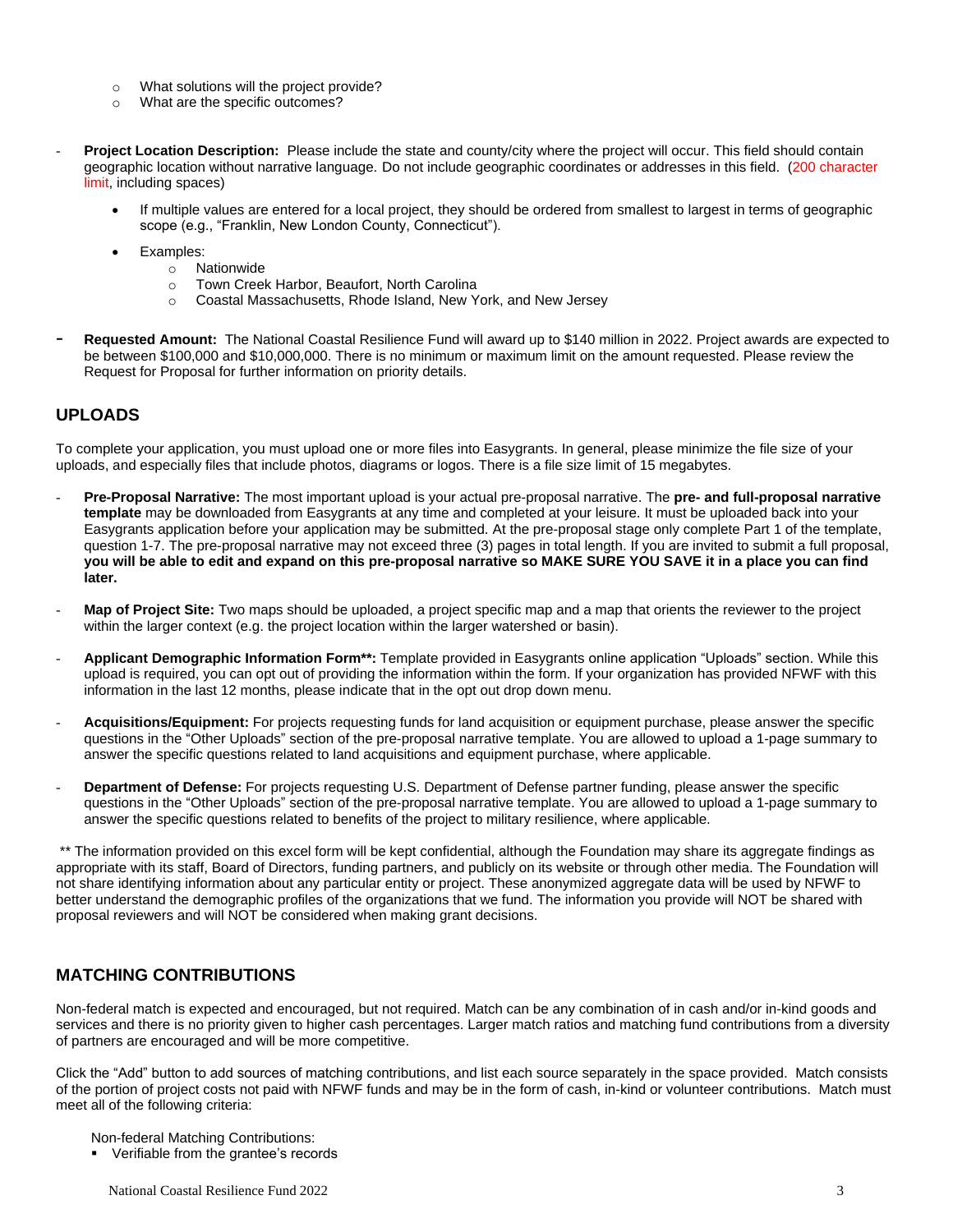- Not included as contributions for any other Federal award
- **Reasonable and necessary for accomplishment of project or program objectives**
- Committed directly to the project and used within the period of performance
- Allowable under OMB 2 CFR 200 Cost Principles

Federal Matching Contributions\*:

- Verifiable from the grantee's records
- **Reasonable and necessary for accomplishment of project or program objectives**
- Committed directly to the project and used within the period of performance

*\*While federal matching contributions do not count toward the non-federal matching requirement, applicants can include federal contributions to demonstrate the full scope and support of the project or to meet the match requirement of a non-federal NFWF program.*

### **REVIEW and SUBMIT**

When you are ready to submit, each section of your proposal should be indicated "Complete" with a green check mark  $(\checkmark)$  in the "Status" column. If any section is indicated "Incomplete" with a red  $(x)$ , you will not be able to submit and must go back and check your work in each section that is "Incomplete". The Validation Status section in the Review and Submit section of the application explains why the system indicates a section is "Incomplete".

To view and save your proposal you may click on the "View PDF" button. This function creates a composite file with all of the fields and substantive uploads, which you may then save as a stand-alone document. Please note that some of the financial documentation will be excluded from the composite file, but will be received by NFWF upon submission. Once you have reviewed your pre-proposal for accuracy, click the "Submit" button to officially submit your proposal. Upon submission, you will receive a confirmation email from [Easygrants@nfwf.org.](mailto:Easygrants@nfwf.org)

## **FREQUENTLY ASKED EASYGRANTS QUESTIONS**

### **1. How do I get back into the Easygrants online system when locked out?**

Please send an email to Easygrants Helpdesk [\(Easygrants@nfwf.org\)](mailto:Easygrants@nfwf.org) with your name, easygrants ID #, e-mail address, phone number, program you are applying to, and a description of the issue.

### **2. I forgot my Easygrants password. How do I get this information sent to me?**

Please go to [easygrants.nfwf.org,](https://easygrants.nfwf.org/) click the "Forgot your password?" link, enter your e-mail address as the Login ID, and click Submit. Easygrants will e-mail you a copy of your login information. Please note that the reset password link expires after 24 hours of being sent. If it has been longer than 24 hours since the initial request you will have to request another link in order to reset your password. If you are unable to log in after having attempted to reset your password please send an email to Easygrants Helpdesk [\(Easygrants@nfwf.org\)](mailto:Easygrants@nfwf.org) with your name, easygrants ID #, e-mail address, phone number, program you are applying to, and a description of the issue.

### **3. I have finished my proposal and it is not showing up as completed.**

Please remember to hit the "submit" button in the Review and Submit section of the application when you have completed the application. When a task is properly submitted in easygrants the task will no longer be visible on the user's homepage.

#### **4. How will I know when NFWF has received my completed application?**

You will receive an automated notification fro[m Easygrants@nfwf.org.](mailto:Easygrants@nfwf.org)

#### **5. I completed the application and it will not submit. Why not?**

If you are unable to submit your application, go to the Review and Submit form in the application.If any section is indicated "Incomplete" with a red  $(X)$ , there will also be an explanation as to why the system indicates the section is "Incomplete". You must go back and check your work in each section that is "Incomplete". Below are two examples that frequently prevent submission:

- 1) Check the Project Information section of the Easygrants online application "Requested Amount" to see if it matches your budget grand total. The amounts must match **exactly** (down to the cent) for you to be able to submit a proposal. Please edit your Requested Amount and/or budget if needed.
- 2) Do not complete sections of the budget where you have no costs. If you entered "0" for any budget line items, delete those line items. Placing a "0" in these line items will prevent you from submitting a proposal.

### **6. What should I do if a page crashes in Easygrants?**

If you receive a System Encountered Error it is important to follow the instructions on the page

1) First, click **Resume** and you should return to the previous page. Check if the action you tried to complete occurred. If the action did not complete, make a note of what page you are on and what button or link you are clicking.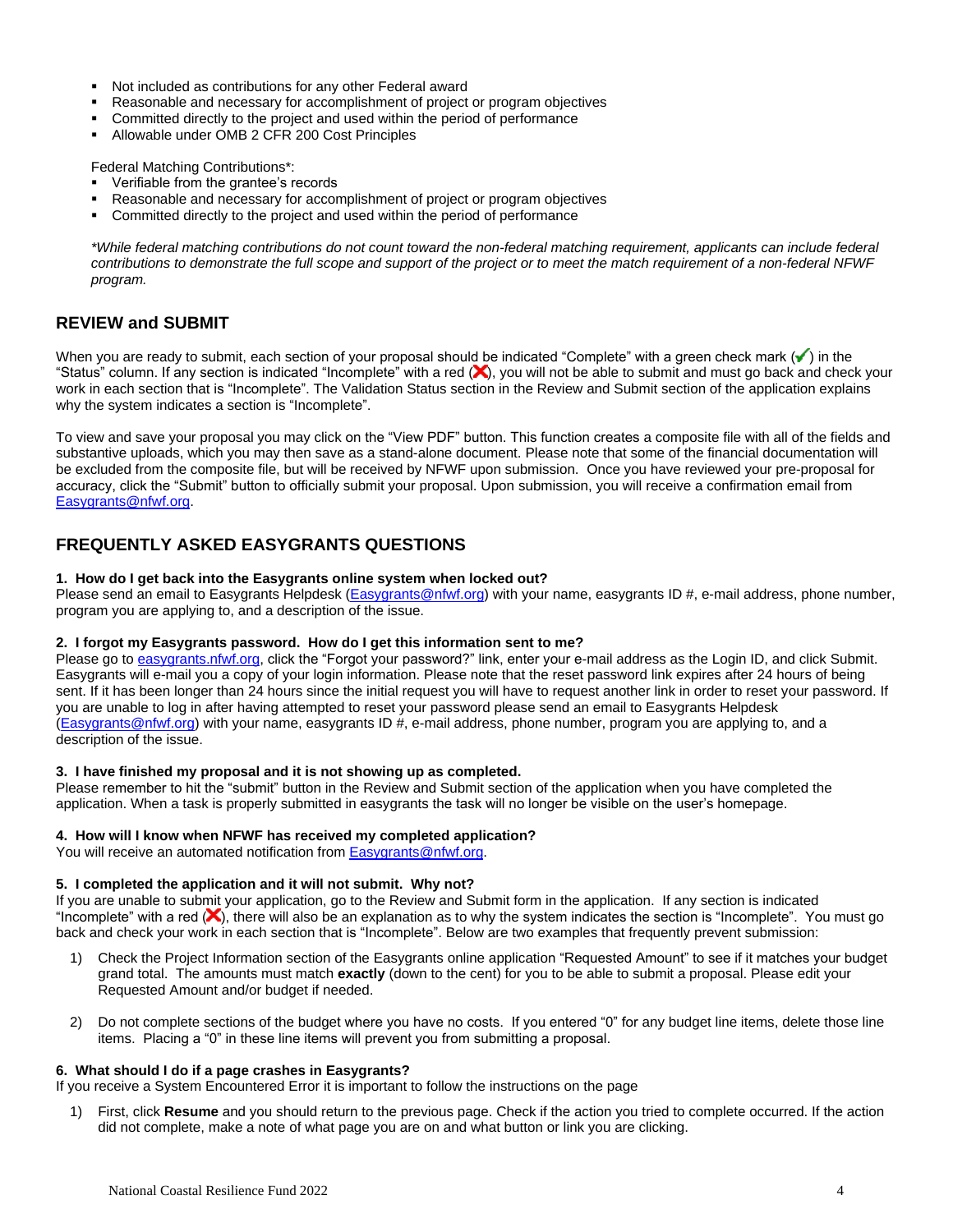- 2) Retry the action. If the system crashes again you must click the **Send an E-mail** to report the issue. This will open a Send Error Message E-mail page in a new window or tab. **Do not skip these steps and e-mail Easygrants Helpdesk yourself; we need the information in this e-mail to resolve your issue.**
- 3) In the email to Easygrants Helpdesk, please enter your name, easygrants ID #, e-mail address, phone number, and a description of what happened. The description needs to include what page you were on, what data you may have typed into the page, what button/link you clicked, and what you were trying to do.
- 4) Click **Submit** to send the message and report the error. This will be sent to the NFWF Easygrants Helpdesk along with additional technical information sent by Easygrants.

### **7. I need to download a copy of my submitted proposal.**

To download a copy of your proposal after submitting please go to your Home screen, click the **View All Tasks** button, and find your proposal in the list of tasks. Click **View PDF** to download a copy of your proposal. If the PDF does not open or begin downloading please try again, holding the Shift or Control (CRTL) key on your keyboard to override your pop-up blocker. Please note that proposals are only available for a limited time after a cycle closes.

## **HELP WITH THE EASYGRANTS ONLINE SYSTEM**

For Easygrants technical support please contact our Helpdesk at [Easygrants@nfwf.org](mailto:Easygrants@nfwf.org) or leave a message at 202-595-2497. Please include your name, easygrants ID #, e-mail address, phone number, program you are applying to, and a description of the issue. Helpdesk hours are 9:00 AM to 5:00 PM EST, Mon-Fri.

## **GENERAL QUESTIONS ABOUT THE RFP**

Jessica Grannis Program Director, Coastal Resilience [jessica.grannis@nfwf.org](mailto:jessica.grannis@nfwf.org)

Arielle Mion Manager, Coastal Resilience [arielle.mion@nfwf.org](mailto:arielle.mion@nfwf.org)

**IF YOU HAVE RECEIVED AN EMAIL FROM [EASYGRANTS@NFWF.ORG](mailto:EASYGRANTS@NFWF.ORG) INVITING YOU TO SUBMIT A FULL PROPOSAL, PLEASE CONTINUE WITH THE FOLLOWING PAGES OF INSTRUCTION.**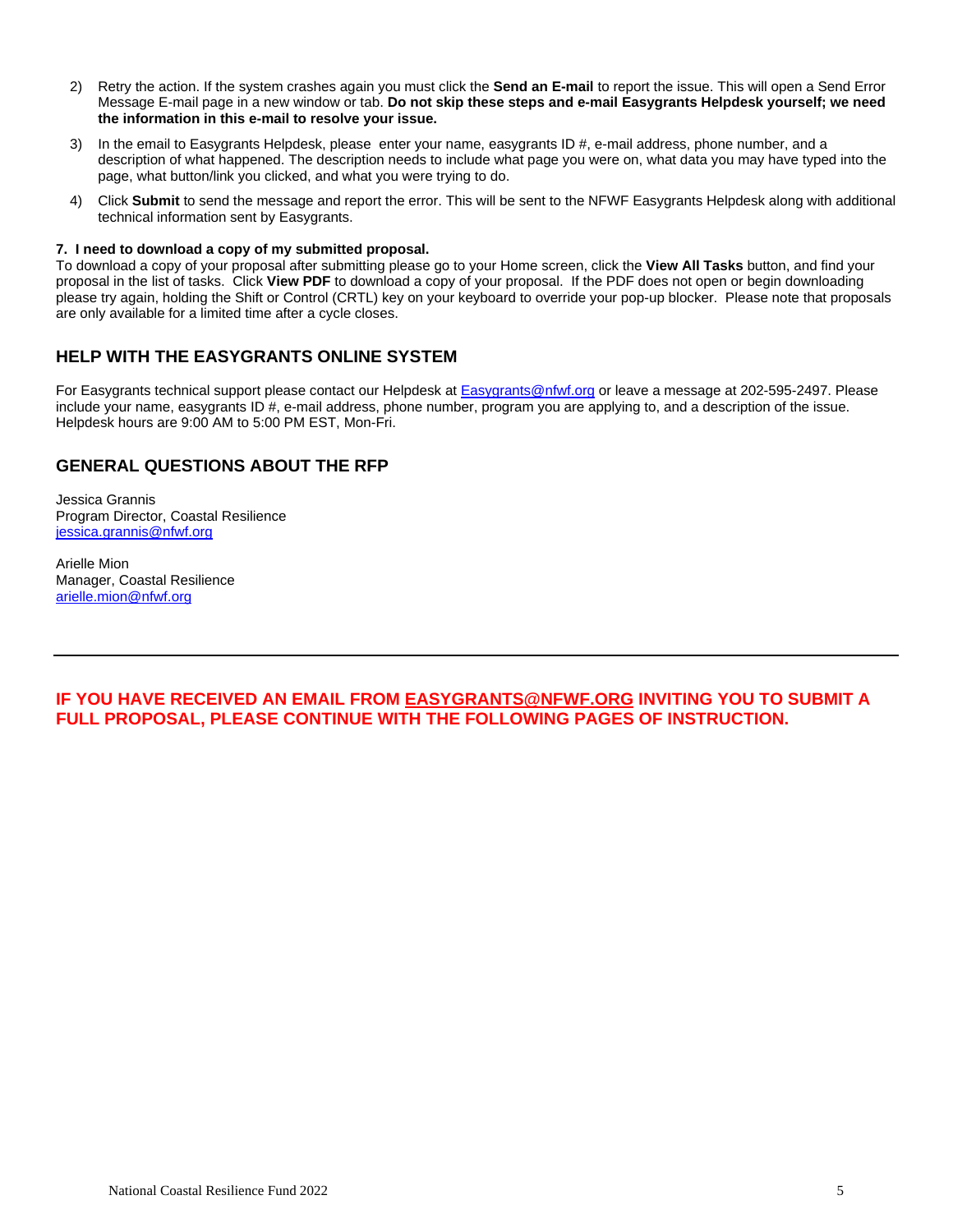# **National Coastal Resilience Fund 2022 Full Proposal Tip Sheet**

### **IF YOU HAVE RECEIVED AN EMAIL FRO[M EASYGRANTS@NFWF.ORG](mailto:EASYGRANTS@NFWF.ORG) INVITING YOU TO SUBMIT A FULL PROPOSAL, please continue on with these instructions.**

# **CONTINUING YOUR APPLICATION**

When you are ready to continue the application process, go to [easygrants.nfwf.org.](https://easygrants.nfwf.org/)

- Enter your login ID and password. If you have forgotten you password, Easygrants will e-mail one to you.
- Once you are logged in, the Full Proposal "To Do" item and its due date will appear on your Home page.
- Click "Full Proposal" task link to begin.

\* \* \* \* \*

The instructions below follow sequentially through each section and field in Easygrants required for this program. You may, however, complete these sections and fields in any order. You are encouraged to use the **Help** feature in Easygrants for additional guidance and examples. Additional resources for applicants, including the Indirect Cost Policy, can be accessed on the NFWF website by clicking [here.](http://www.nfwf.org/whatwedo/grants/applicants/Pages/home.aspx) Use the Quick Launch box on the left hand side of the screen to locate your desired information.

# **CONTACT INFORMATION**

## **Take Note!**

- **Pop-ups:** Easygrants uses pop-up windows to display some files. Please make sure your web browser allows for pop-ups. The internet browser pop-up blocker must be disabled prior to opening your application. You can also try holding the Shift or Control (CTRL) key when clicking the link.
- **Cookies:** Easygrants uses cookies to maintain the session information. Please make sure that your browser and computer can accept cookies.
- **PDF:** Easygrants uses PDFs extensively. Make sure you are able to use Adobe Reader.
- **SAVING AND SUBMITTING:**  Modifications to applications may be saved and submitted at a later time, up to the application deadline of **June 30, 2022 11:59 PM Eastern Standard Time**. Please note DO NOT hit the "Submit" button until you are actually ready to submit. Once you hit submit the application is formally submitted and you may no longer make changes.

This section will be pre-populated with information from your pre-proposal; however, you may update this section with additional project personnel or changes to personnel roles.

# **ORGANIZATION INFORMATION**

This section will be pre-populated with information from your pre-proposal.

## **PROJECT INFORMATION**

The following fields will be pre-populated with information from your pre-proposal; however, you may edit these fields to make improvements or to reflect changes in your project:

- **Project Title**
- **Project Start Date**
- **Project End Date**
- **Description**
- **Abstract**

-

- **Requested Amount**

# **PROJECT LOCATION**

The following fields require new information not provided previously:

**Project Location Country:** All projects must occur within coastal areas of the United States and territories. You can check geographic eligibility by following [this link](https://www.arcgis.com/apps/View/index.html?appid=1dd16e528fd844b49d765b51402feb8c&%3Bextent)<sup>1</sup> and entering your project location in the search box. Eligible geographies will be in orange on the map.

<sup>&</sup>lt;sup>1</sup> [https://www.arcgis.com/apps/View/index.html?appid=1dd16e528fd844b49d765b51402feb8c&amp%3Bextent](https://www.arcgis.com/apps/View/index.html?appid=1dd16e528fd844b49d765b51402feb8c&%3Bextent)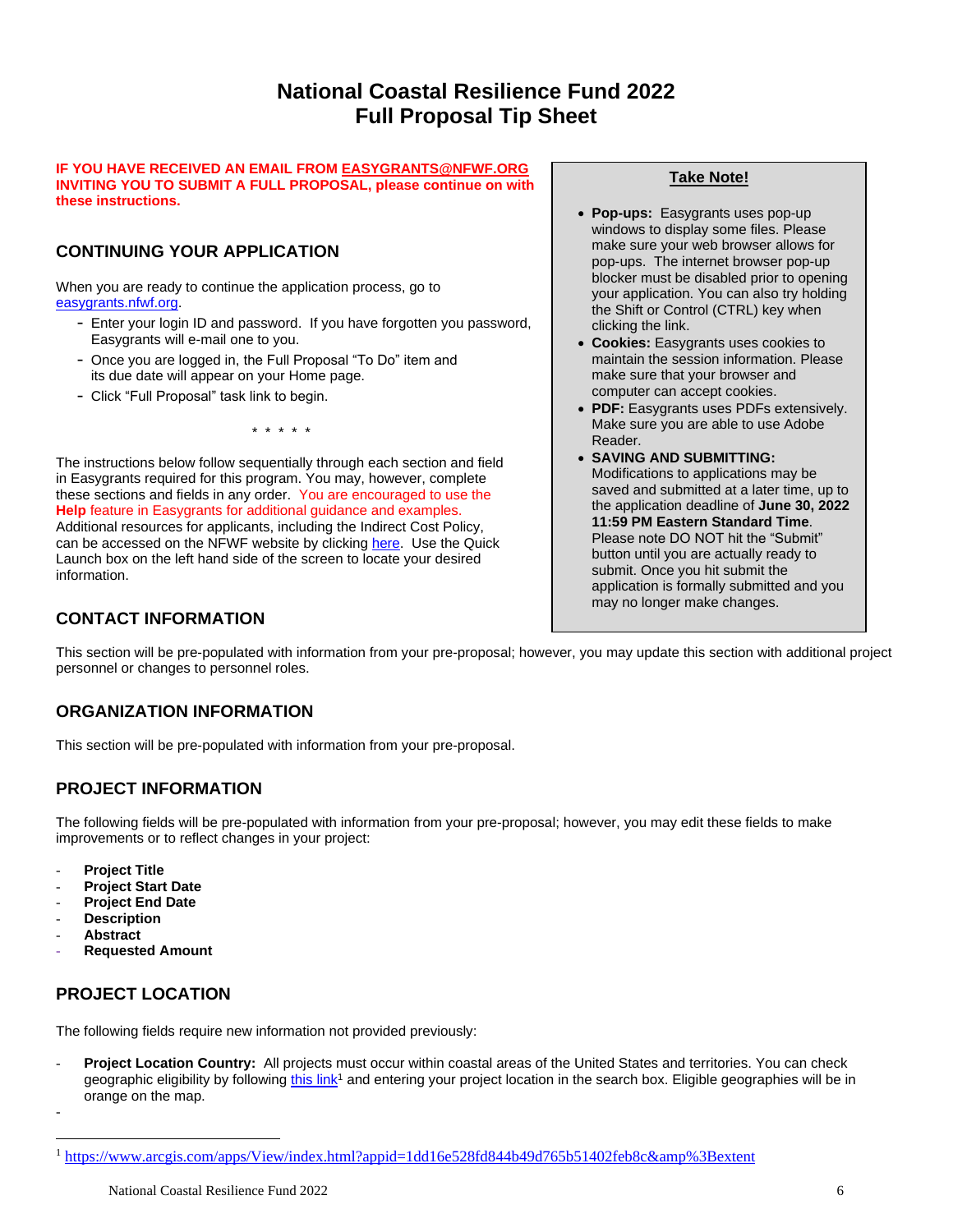- Project Location State/Province: Select all states and territories that apply.
- **Project Location U.S. Congressional District(s):** As of January 1, 2013, Congressional District lines were redrawn in many states. Please carefully review the district(s) for your project's location. If you are not sure what the Congressional District(s) should be, you can enter the project zip codes or addresse[s at](http://www.govtrack.us/congress/members/map) <http://www.govtrack.us/congress/members/map> to determine the correct district(s) for your project. If your project takes place statewide, please select the "All Districts" option for that state.
- **Project Location Description:** Please include the state and county/city where the project will occur. If multiple values are entered for a local project, they should be ordered from smallest to largest in terms of geographic scope (e.g., "Franklin, New London County, Connecticut"). State names should be spelled out. Do not include geographic coordinates. Example: Canyon Creek, a tributary to the Teton River, Idaho. (300 character limit, including spaces).

### **MAP**

This section allows you to map the location(s) of your proposed project. Follow the page instructions provided in Easygrants. For more detailed assistance, refer to the [Map Page Help](http://www.nfwf.org/whatwedo/grants/Documents/HelpFile.Proposal.Map.pdf) document o[r Mapping Video Tutorial.](http://www.nfwf.org/whatwedo/grants/applicants/Pages/mapping-tool.aspx#.VfH2mpd1b70)

- Navigate to the map window and click "Save" at the bottom of the page to begin mapping your project.
	- There are three methods of submitting the location(s) of your project:
		- I. Upload a Shapefile
		- II. Select by Geography
		- III. Draw a Custom Area
- Once your location(s) have been created, click "Submit Project Location".
- To finalize your location, click the "Confirmation" check box at the bottom of the page.
- Then click "Save" (or "Save & Continue") to save your map and move to the next task.

### **UPLOADS**

To complete your application, you must upload one or more files into Easygrants. In general, please minimize the file size of your uploads, and especially files that include photos, diagrams or logos. There is a file size limit of 15 megabytes.

- Full Proposal Narrative: The most important upload is your actual full proposal narrative. Use the proposal narrative template you saved and submitted during the pre-proposal stage. At the full proposal stage, you may edit your pre-proposal narrative, but you are also asked to answer the additional questions in Part II on page 2 of proposal narrative template (Questions A-E). The proposal narrative may not exceed eight (8) pages in *total* length. You must re-upload the narrative template back into your Easygrants application with the responses to Questions A-E, before your application may be submitted.
- In addition to the narrative, several other files should be uploaded. Following is guidance regarding all required and optional uploads:

| <b>Upload</b>                                | <b>Required</b> | <b>Notes</b>                                                                                                                                                                                                                                                                           |
|----------------------------------------------|-----------------|----------------------------------------------------------------------------------------------------------------------------------------------------------------------------------------------------------------------------------------------------------------------------------------|
| Narrative                                    | Yes             | Template provided in Easygrants online application "Uploads" section.                                                                                                                                                                                                                  |
| <b>Project Maps</b>                          | <b>No</b>       | In addition to the Mapping Tool, please submit maps and/or diagrams of on-site<br>work proposed, if applicable. Strongly recommended for restoration or green<br>infrastructure projects.                                                                                              |
| Letters of Support                           | No              | Recommended from significant partners, especially those providing matching<br>contributions. Letters of support should not be mailed directly to NFWF.<br>Scan all letters of support into one single file and upload the file in the "Uploads"<br>section of your online application. |
| Other documents                              | <b>No</b>       | Ten (10) page limit.                                                                                                                                                                                                                                                                   |
| Statement of Litigation                      | Yes             | Template provided in Easygrants online application "Uploads" section. Federal,<br>state, and local government applicants are not required to complete this section.                                                                                                                    |
| Board of Trustees or<br><b>Directors</b>     | Yes             | Provide a list of members. If your organization is not a nonprofit and does not<br>have a Board, upload a document stating that none exists.                                                                                                                                           |
| <b>GAAP Audited Financial</b><br>Statements* | Yes             | Please refer to the Required Financial Documents and FAQs webpage for details<br>on all financial information required for submission.                                                                                                                                                 |
| IRS Form 990*                                | Yes             | Please refer to the Required Financial Documents and FAQs webpage for details<br>on all financial information required for submission.                                                                                                                                                 |
| Single Audit*                                | Yes             | Please refer to the Required Financial Documents and FAQs webpage for details<br>on all financial information required for submission.                                                                                                                                                 |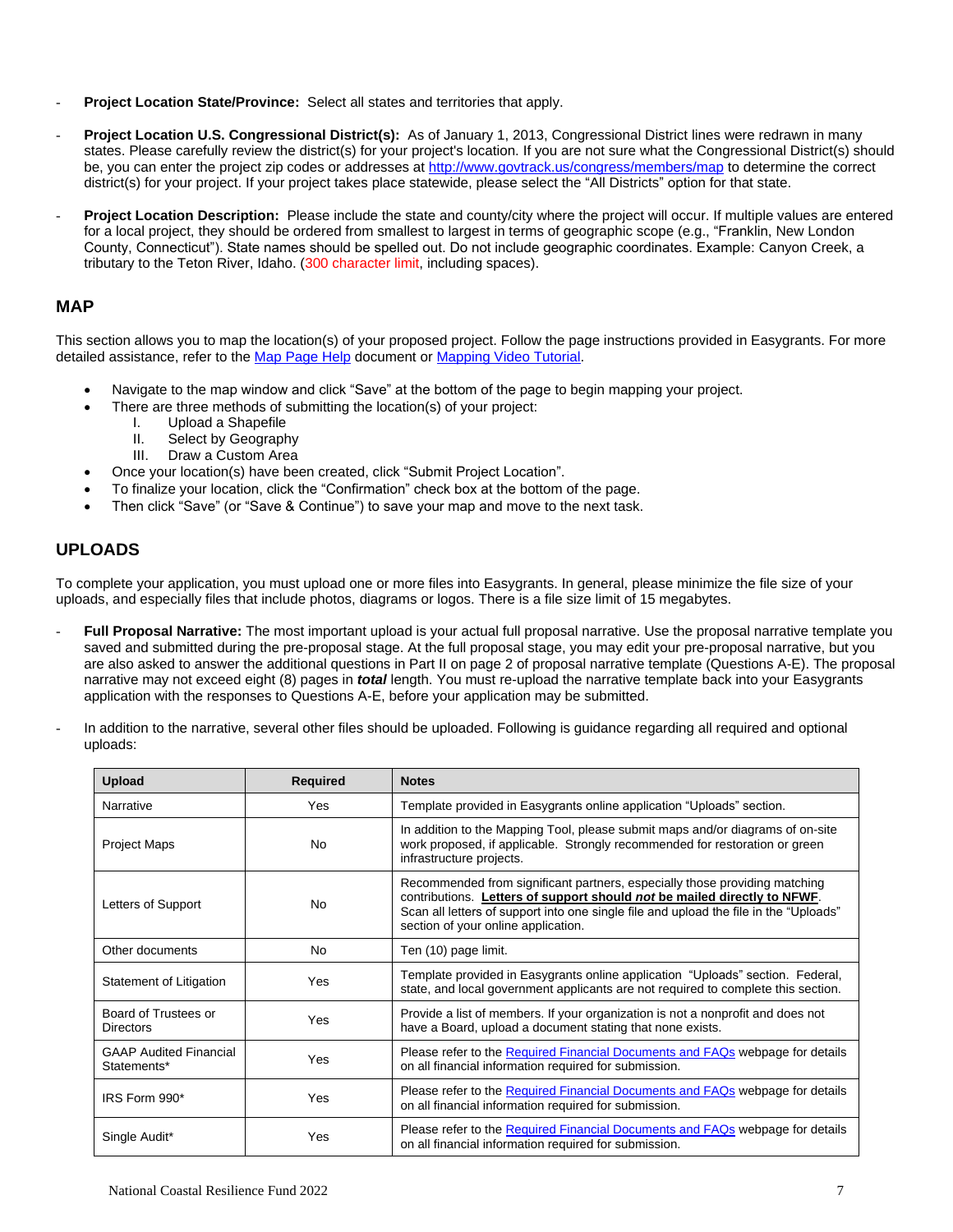| <b>Applicant Controls</b><br>Questionnaire      | Yes | Please refer to the Required Financial Documents and FAQs webpage for details<br>on all financial information required for submission.                                                                                                                                                                                                                                                                                                                                                                        |
|-------------------------------------------------|-----|---------------------------------------------------------------------------------------------------------------------------------------------------------------------------------------------------------------------------------------------------------------------------------------------------------------------------------------------------------------------------------------------------------------------------------------------------------------------------------------------------------------|
| Conceptual or<br><b>Engineered Plans</b>        | No. | Conceptual or engineering designs of green infrastructure, restoration, best<br>management practices, and other technology or techniques that will be employed<br>during the course of the project, if applicable. Strongly recommended for<br>Restoration and Monitoring projects.                                                                                                                                                                                                                           |
| Photos                                          | Yes | Photos should demonstrate similar work or the project area, species or habitats<br>to help orient the reviewer or to communicate internally and externally about your<br>project. Please compress photos to minimize file size.                                                                                                                                                                                                                                                                               |
| Pre-Transaction Real<br><b>Estate Documents</b> | No. | For projects requesting funds for land acquisition, provide document related to<br>the real estate transaction. While it is understood that these documents may not<br>be available at the time of an applicant's full proposal submission, applicants are<br>encouraged to include any documentation that is currently available. For NFWF's<br>guidance on pre-transaction documents required by the Foundation to support<br>land acquisition see: https://www.nfwf.org/land-acquisitioneasement-quidance. |

\*If your organization has recently applied to NFWF for a grant and valid information is already on file in Easygrants and is current, you will not be asked for these uploads and these categories will not appear for you in Easygrants. Also, please note that financial documents may not show a 'successfully converted' status when you are uploading them. This is because financial documents are not pulled into the full proposal PDF but are stored in a separate part of the easygrants system which can only be accessed by NFWF staff once uploaded.

## **METRICS**

This section allows you to select the activity and outcome metrics you will use to measure your project's progress and success. Follow the directions provided in Easygrants to complete this section. A couple of pointers:

- A list of metrics associated with this program will be presented.
- Hover your mouse cursor over the "?" next to a metric to read its description and specific guidance.
- Please "Add" and complete at least one metric relevant to reporting your project's progress.
- For each metric you will need to provide values for "Starting Value" and "Target Value". In most cases the starting value will be zero (0).
- For every metrics you will need to include a note explaining what will be included in this metric and how it will be calculated.
- In your project narrative, you will have the opportunity to describe additional activities and outcomes associated with your project.

### **BUDGET**

Please refer to the [Detailed Budget](http://www.nfwf.org/whatwedo/grants/applicants/Pages/budget-instructions.aspx) Instructions sheet in order to accurately complete a budget for this project.

- Budgets without narrative descriptions may be rejected and/or returned to the applicant for further details and clarification.
- Narratives should be written is such a way that someone not specifically familiar with the project can conceptually understand the rationale, purpose and calculation of the anticipated costs identified.
- The "Requested Amount" in the Project Information section must match your budget grand total exactly. The budget should only represent the grant amount being requested from NFWF; it should not include matching funds or represent the overall budget for the project.
- NFWF reserves the right to evaluate the cost-effectiveness of a budget, which may include, but is not limited to, an assessment of either or both direct and indirect costs in the proposed budget.

Indirect Costs: If you intend to include indirect costs in your budget, please review NFWF's [Indirect Cost Policy.](http://www.nfwf.org/whatwedo/grants/applicants/Pages/indirect-policy.aspx)

- The federal government has determined that a *de minimis* 10% indirect rate is an acceptable minimum for organizations without a NICRA, as such NFWF reserves the right to scrutinize **ALL** proposals with indirect rates above 10% for costeffectiveness.
- If you are including indirect costs in your budget request, please provide a narrative description identifying what the indirect request will be supporting (e.g., CEO salary, rent for lab space central to project site, etc.).
- Indirect cost narratives should include a statement of whether the applicant has ever had a NICRA. If the applicant has a NICRA, it shall include supporting documentation.
- Budgets without narrative descriptions for indirect costs may be rejected and/or returned to the applicant for further details and clarification.